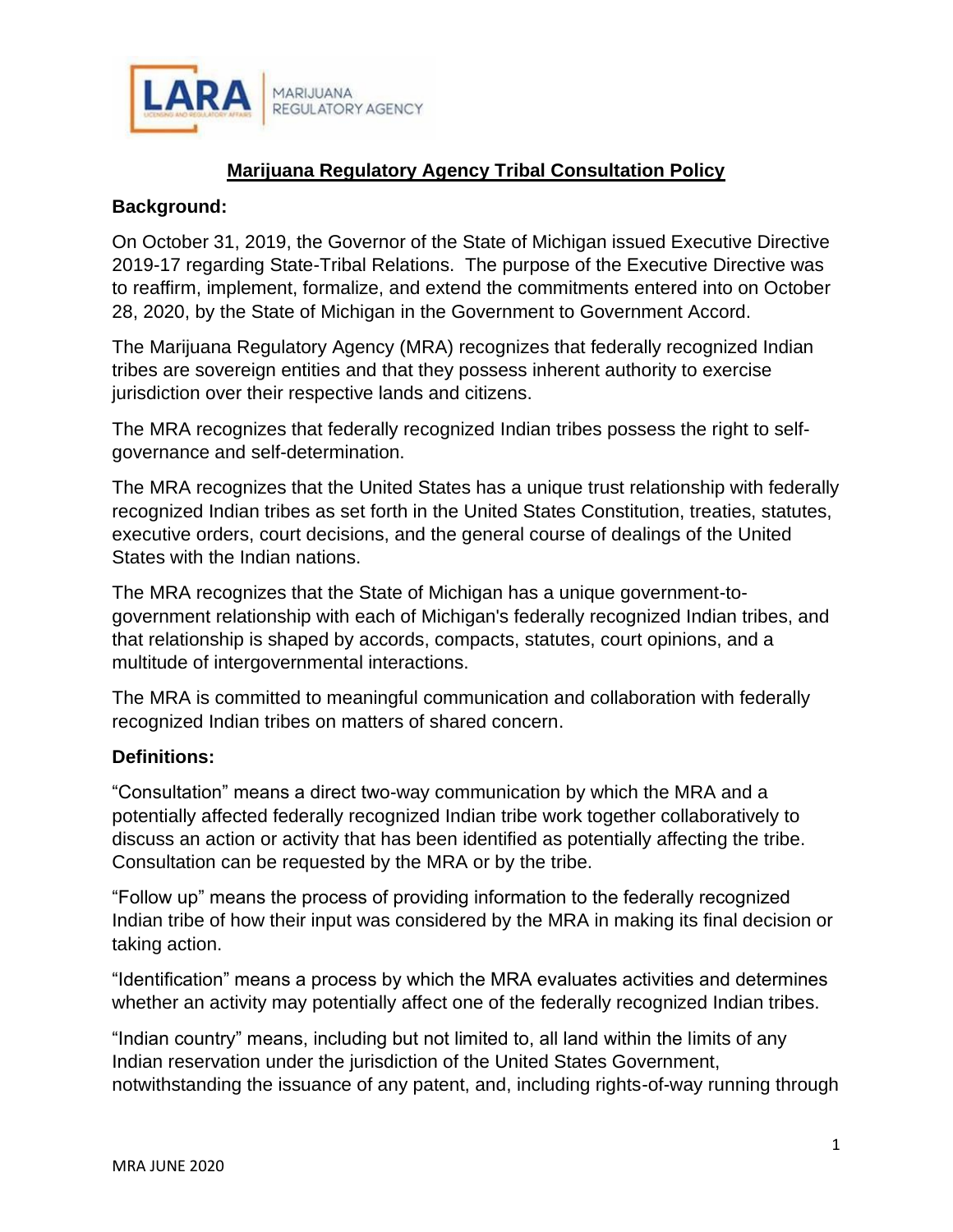

the reservation; and all Indian allotments, the Indian titles to which have not been extinguished, including rights-of-way running through the same.

"Indian tribe" or "tribe" means an Indian or Alaska Native tribe, band, nation, pueblo, village, or community that the Secretary of the Interior acknowledges to exist as an Indian Tribe pursuant to the Federally Recognized Indian Tribe List Act of 1944, 25 U.S.C. 479a.

"Input" means the feedback provided by the potentially affected federally recognized Indian tribe(s).

"Notification" means a one-way communication from the MRA to federally recognized Indian tribes providing them with information on an activity that has been identified as potentially affecting the tribe and requesting to begin the consultation process.

"Marijuana Regulation Agency" defined by Executive Reorganization Order 2019-2 as a Type I agency within the Department of Licensing and Regulatory Affairs (LARA). MCL 333.27001(1)(a)(d). The MRA exercises its statutory powers, duties, and functions independent of LARA's direction. MCL 16.103.

"Tribal official" means an elected, appointed, or designated official or employee of a tribe.

"Tribal Liaison" will be responsible for ensuring the MRA's implementation of and compliance with Executive Directive 2019-17 and the Accord; coordinate the MRA's interactions with the government of Michigan's federally recognized Indian Tribes; and serve as a point of contact for the MRA.

# **Identification:**

- 1. MRA identifies activities that may be appropriate for consultation, using the mechanisms described below. The identification includes a determination of the complexity of the activity, the identity of the tribe(s) potentially affected by the activity, its potential implications for tribes, and any time or resource constraints relevant to the consultation process.
- 2. Identifying Techniques:
	- a. State-Initiated Identification: When undertaking an activity, the MRA will evaluate whether the action or decision may affect tribal interests, including but not limited to activities in Indian Country, such that consultation would be appropriate.
	- b. Tribal-Government-Initiated Identification: A tribal government may initiate the consultation process by identifying for the MRA an activity that may be appropriate for consultation. The Tribal government should contact the MRA Tribal Liaison upon identifying an activity for consultation. The MRA must evaluate whether the activity is appropriate for consultation, and it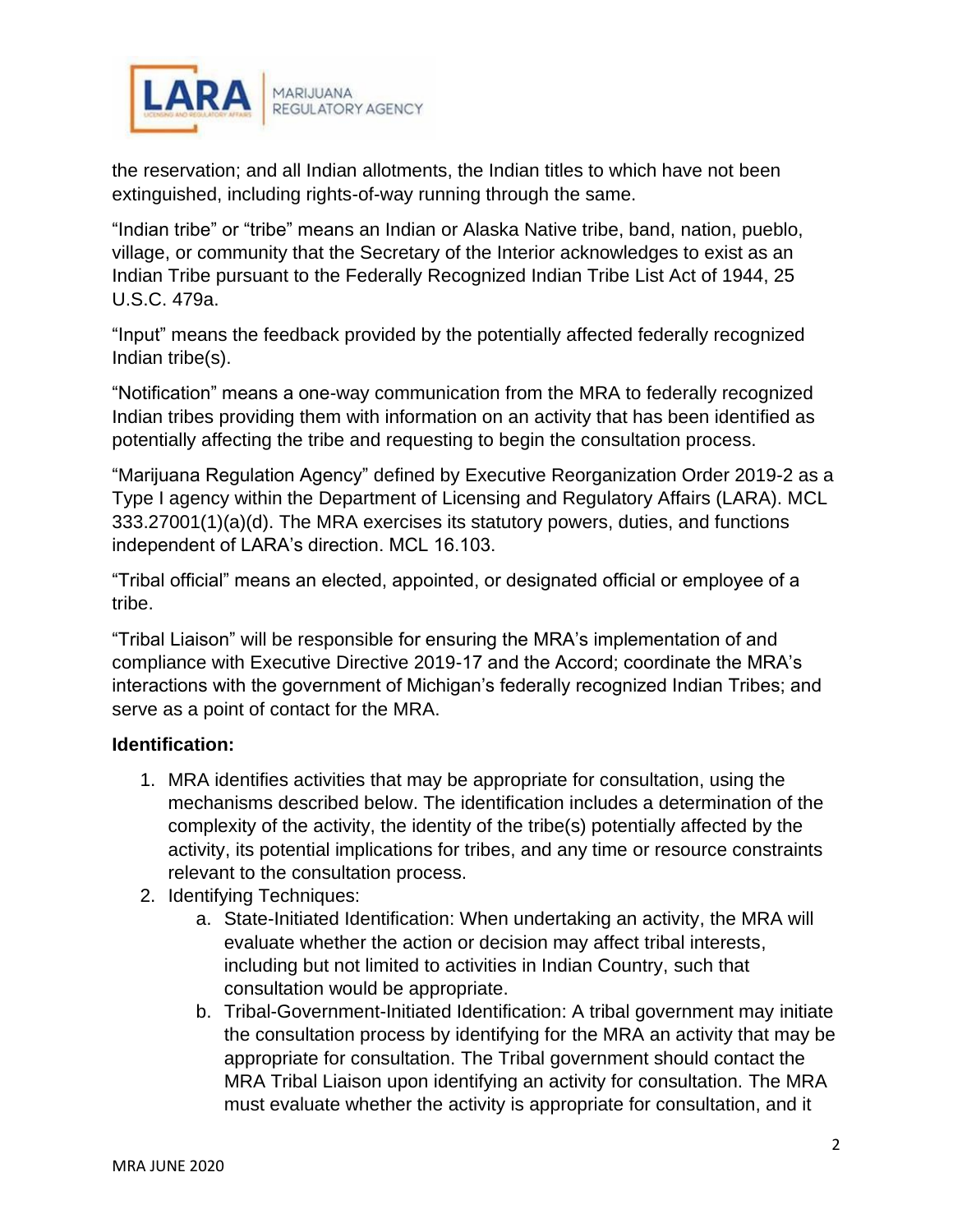

must afford substantial weight to the tribal government's request in performing that evaluation.

- c. Other Resources: The MRA must use other relevant resources, such as tribal partnership groups in which the tribes may be participants, to assist them in identifying activities that may be appropriate for consultation, other municipalities, state departments, and/or agencies; etc.
- 3. Possible Activities: Including but not limited to, actions or decisions regarding:
	- a. Rules or regulations
	- b. Policies, guidance documents, or directives
	- c. Permits
	- d. Civil enforcement and compliance monitoring
	- e. Emergency preparedness and response
	- f. Federal authorizations or delegations
	- g. Efforts to carry out state obligations under a state compact or agreement

# **Notification:**

Notification is a one-way form of communication that provides information, data, or reports to tribes by the MRA, often leading to tribal consultation if the tribe so requests. Notification must include:

- sufficient information to permit the potentially affected tribe(s) to make an informed decision regarding whether to proceed with consultation, and
- must apprise the tribes(s) of how to provide input regarding the activity.

Notifications may occur by regular or electronic mail, telephone, or other agreed upon means, depending on the nature of the activity and the number of tribes potentially affected.

The MRA will make every effort to honor tribal preferences regarding the specific method of notification, subject to applicable time and resource constraints.

# **Input:**

- 1. The MRA Tribal Liaison will be responsible for the coordination and implementation of tribal consultation in accordance with this Policy and the MRA as the primary point of contact.
	- a. All communication should:
		- i. be directed at the appropriate tribal liaison/tribe/tribal official.
		- ii. should occur early in the decision-making process to allow tribal governments the opportunity to provide meaningful input and to give MRA the opportunity to consider the input.
		- iii. be preference with an agenda prepared for meeting one week in advanced.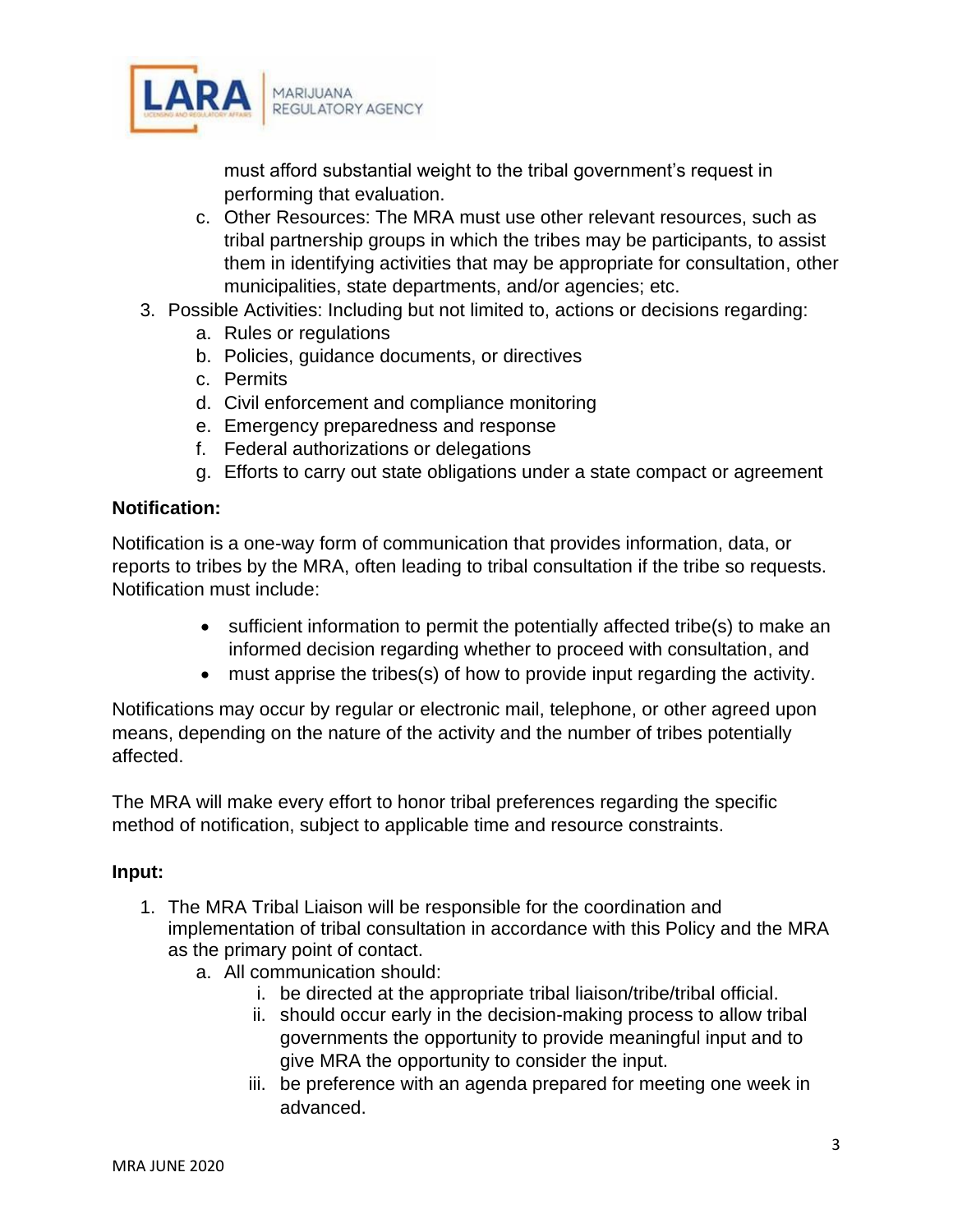

- iv. take place with the tribe(s) after internal meetings with MRA and appropriate third-party entities (e.g. AG's office) to ensure goals and directives are clear and uniform.
- 2. For each consultation the MRA will develop a method which will include details on necessary parties, timeframe, and outreach plan to the potentially affected federally recognized Indian tribe, schedule of consultation opportunities, method of delivery, and details for how to record input.
- 3. The MRA will provide a tribal official or their appointed designee the opportunity to have MRA officials listen to their concerns, ask questions, and submit input.
- 4. This phase will continue until the MRA finds that there is sufficient input to make an informed decision about an action.
- 5. The MRA keeps a written record of input received from tribal officials during the consultation period.
- 6. Input will be provided by the potentially affected federally recognized Indian tribe in the format of their choice, which may include but is not limited to: by telephone, in writing, by electronic communication, face to face meeting, virtual meeting, electronic mail, or other appropriate interaction.
- 7. Documentation will include, at a minimum, a list of participants, a summary of the issues discussed, and a thorough description of the input received from the participating Indian tribes.
	- a. Examples of documentation may include notes of the discussion taken by an MRA employee, electronic communications, a professional transcript, and written comments submitted in response to a solicitation for tribal input.
	- b. If the MRA takes notes at the consultation, it may be appropriate to make the notes available to all Indian tribes that participated in the consultation for review and comment to ensure that the views of the tribes are accurately reflected.
	- c. Documentation of the consultation process will be available to the public.

# **Follow up:**

1. This feedback must be in the form of a written communication from a senior agency official involved in the consultation to the most senior tribal official involved in the consultation unless the tribe directs otherwise.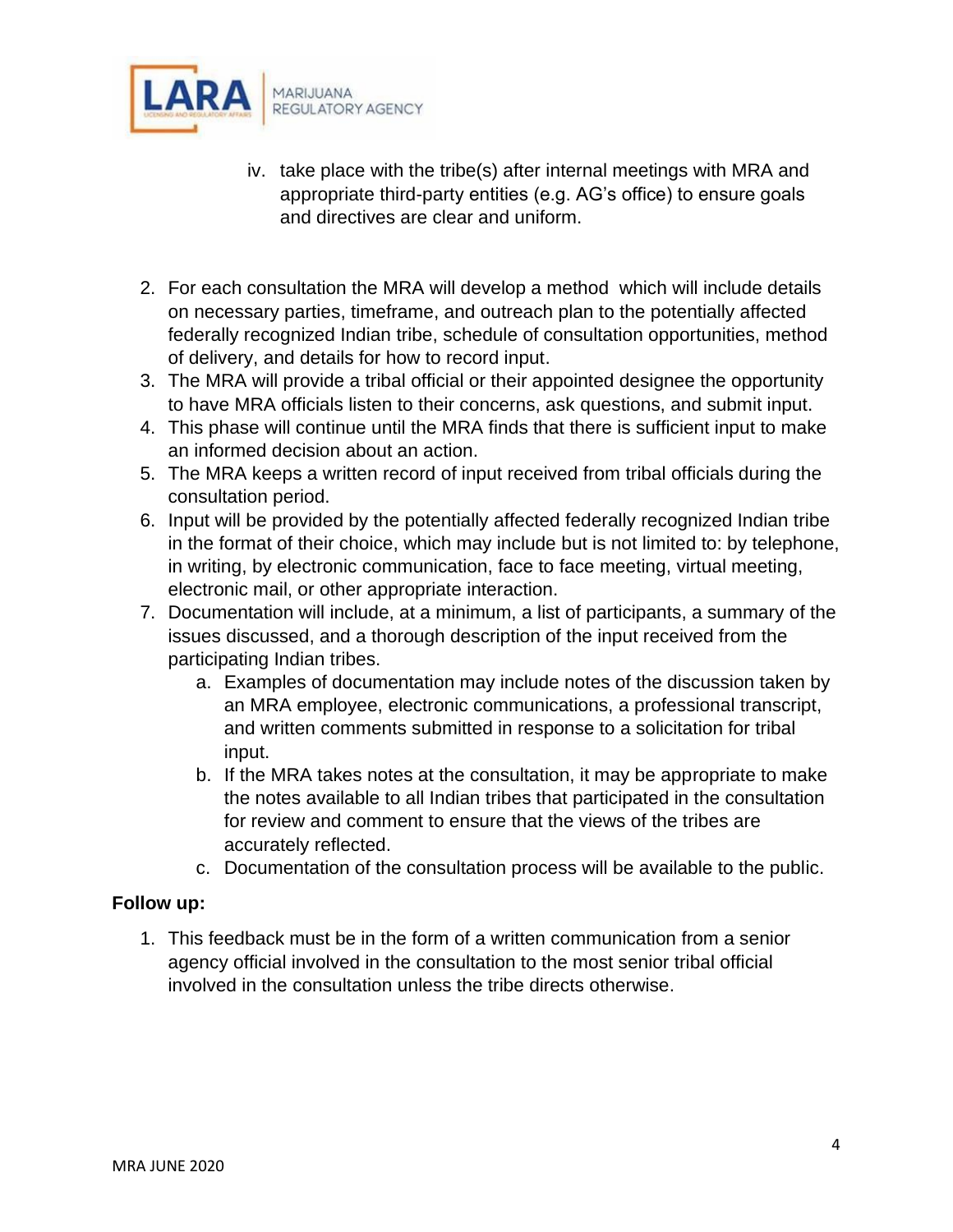

# **Appendix**

# • **Building and Maintaining Tribal Relationships**

- o Understanding the different histories, cultures, religions, traditions, inside and outside governmental milieu; and how those are incorporated into their different government structures.
	- Appropriate terms for addressing tribal leaders.
	- Communications are done in a way that is mindful of tribal preference.
	- Sensitivity to culture diversity and apply an understanding of cultural awareness.
	- Each tribe is unique and distinct and should be treated as such.
- o Meeting Etiquette:
	- **Timing is critical. Be cognizant of the tribal calendar and major events.** Plan meetings accordingly.
	- Prepare and distribute meeting information for tribes in advance of the meeting.
	- The MRA should work with tribes to prepare agendas that address both tribal and agency concerns.
	- Ask tribal leadership if they wish to have appropriate tribal staff open and close the meeting. Be respectful of the fact that meetings will often open and close with a prayer.
	- Be patient, especially if the meeting with a tribal council includes additional agenda items or follows no fixed schedule.
	- If the MRA is hosting, allow a time at the beginning of the meeting to introduce participants and their roles. Provide a brief overview of the venue to allow for participation comfort.
	- Gifts and food may be important parts of cultural exchanges. Be aware of and sensitive to local customs. Respectfully accept any offerings and provide food to the extent allowable by MRA ethics guidance.
	- Respect local cultural practices. Details and arrangements for the government-to-government meetings should be carefully managed in advance by the staff and managers to ensure that managers are informed of local protocols.
	- Be clear about what the MRA is doing and why, including which laws and regulations govern our actions. Set realistic expectations for what the MRA can, and cannot, do.
	- Be respectful, professional, and polite by (1) using titles, not first names, especially in formal meetings; (2) turning off cell phones and never using smart phones during meetings even if tribal members may be doing so; (3) never interrupting a tribal speaker; and (4) framing questions tactfully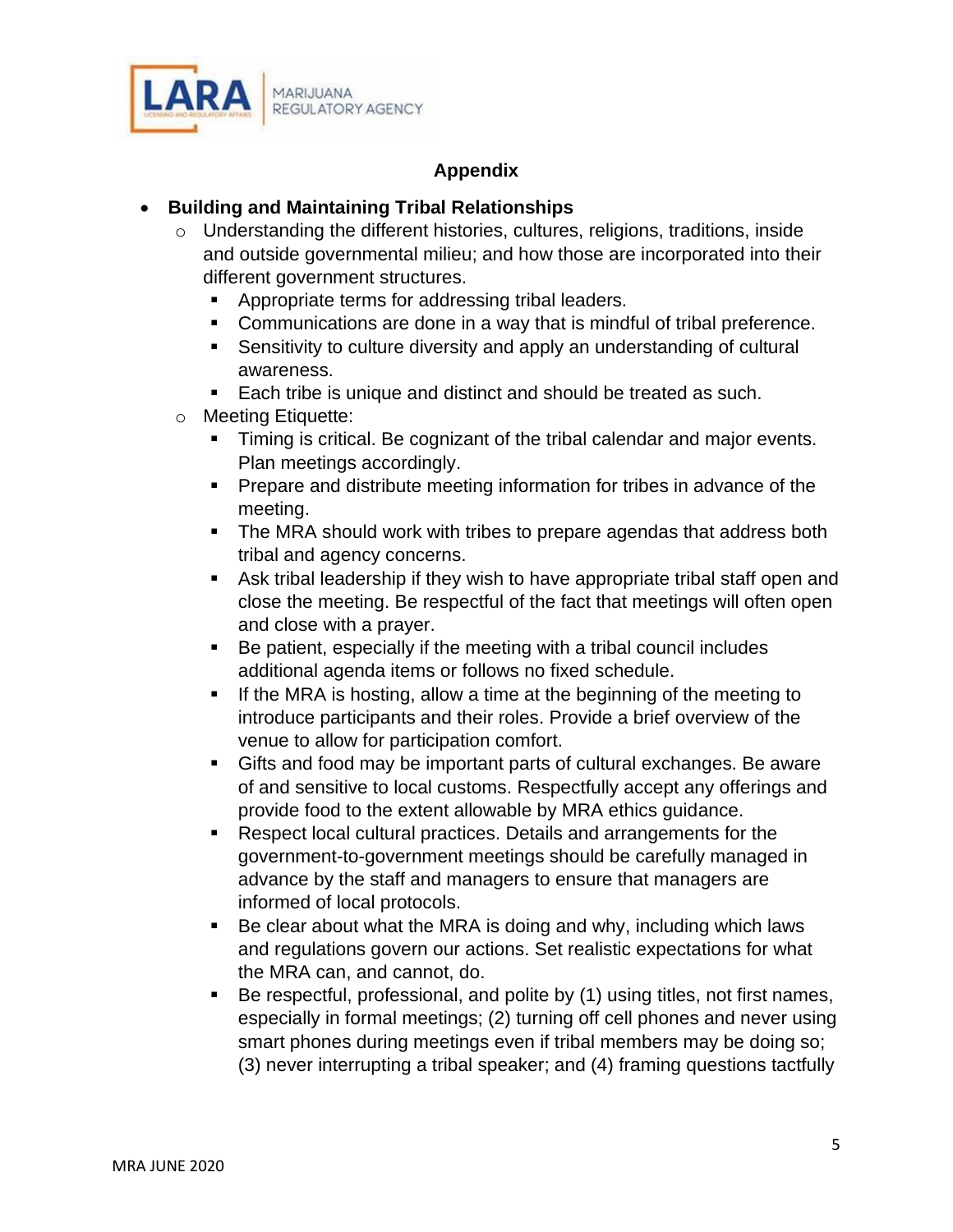

in a manner that does not question an elder's knowledge but that seeks clarification or more information.

- Listen actively. When information is presented through anecdotes or stories, make sure to understand the point being made. Ask questions.
- Request permission to take photographs.
- Silence is okay and quiet moments for contemplation are often acceptable if not expected.
- Identify that notes are being taken and by what method. Provide an opportunity for meeting participants to review the notes shortly afterward to make sure their views are accurately represented.
- o Confidentiality
	- Native Americans may be reluctant to share sensitive information regarding resource locations and community-held values with agency officials for several reasons. First, historical relations among native people and others have led to a distrust of the Federal Government and the non-Indian public, especially related to the respect for Native American religion. Second, secrecy is often a central tenet of Native American religious beliefs. Third, many Native Americans fear that sharing information with outsiders could result in the abuse of sacred sites and the disruption of religious ceremonies.
	- MRA Tribal Liaison and staff carrying out Native American consultation should clearly represent the sort of information they seek, the purposes to which the information will—and will not—be applied, and the limits of the MRA's ability to protect the information from public disclosure. The extent of that ability must not be misrepresented. All sensitive data should be carefully maintained and securely stored. Offices responsible for gathering sensitive information and conducting consultation should have adequate physical and procedural means to ensure secure file maintenance and management.
- o Learning about Indian Tribes, Communities, and Leaders
	- MRA Tribal Liaison and their staffs should take the time to learn about the tribes with which they will be working:
		- What is their history?
		- What is their aboriginal land base?
		- When were they federally recognized?
		- Were their reservation rights (if any) established by treaty or by Executive order?
		- How are they organized?
		- Do they have off-reservation treaty or other reserved rights?
		- Are they related historically or culturally to other tribes in the area?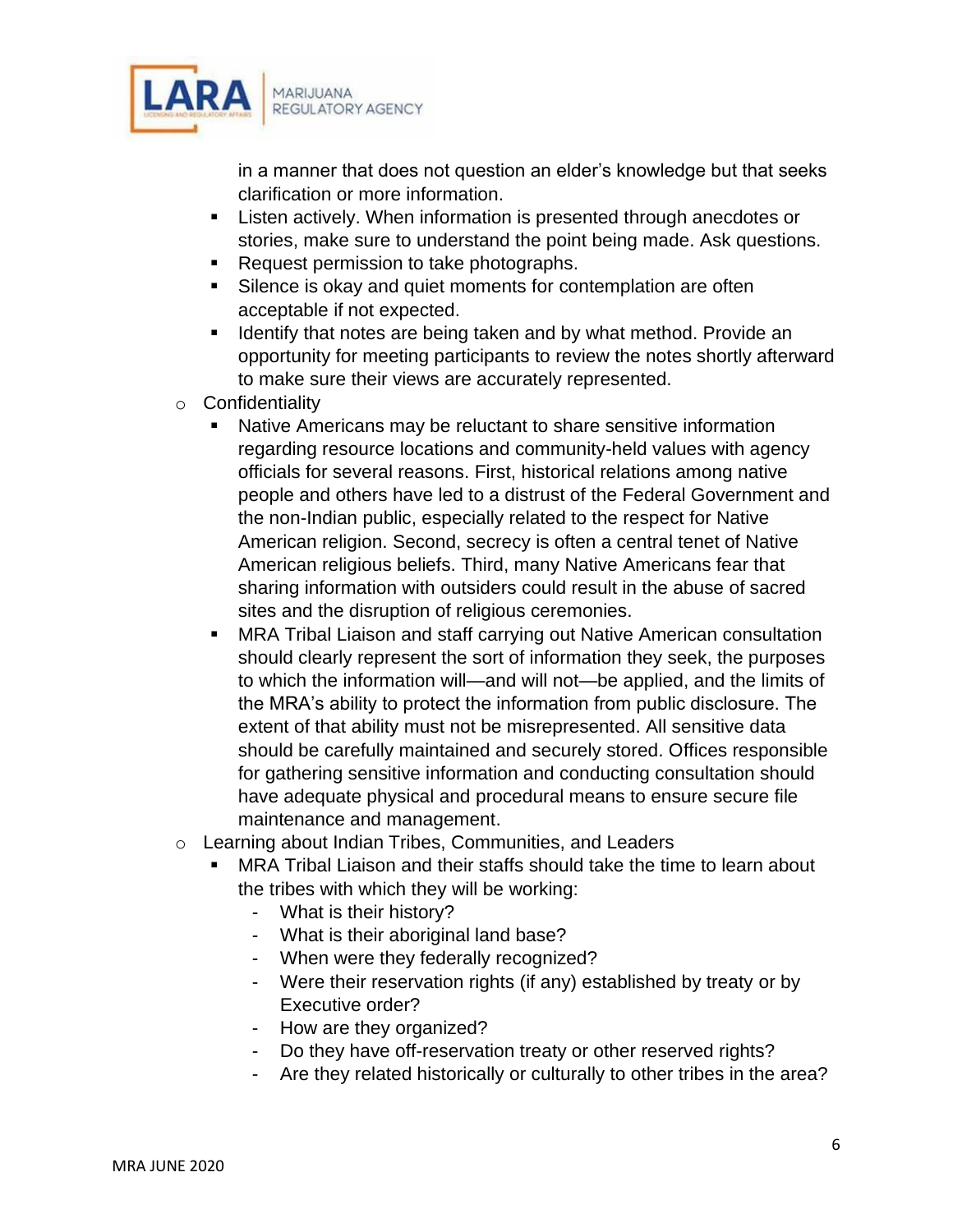

- Are there specific cultural customs that may have bearing on interactions and meeting protocols?
- It is a good idea to read the most widely accepted ethnographic histories of the tribe and information produced by the tribe about itself and membership, often available on their website. Consider subscribing to tribal media and accessing websites or other media to keep informed about what is important to the tribes with an interest in your area, who the tribal leaders are, and what issues are of concern to them. Be open to receiving information from officials about their tribe, its customs, and history. Also, be aware that some information may be considered sensitive and should not be widely disseminated. Meet or contact tribal representatives, such as tribal history or cultural program leaders, to learn what sources of information about the tribe they recommend. This context will have a bearing on meetings and consultations with tribes and may affect how successful the MRA is in its consultation efforts.
- o Establish and Maintain Personal Relationships.
	- The most successful MRA-tribal working relationships will be those built and maintained over a long period of time with the same individuals representing each party.
	- The MRA Tribal Liaison is encouraged to visit tribal councils and appropriate tribal leaders on a recurring basis. Face-to-face meetings help develop relationships, irrespective of specific issues or proposed actions. MRA Tribal Liaison is encouraged to take advantage of these meetings to discuss how, when, and with whom follow-up consultation should occur. Attending economic enterprises, celebrations, dances, cultural festivals, sporting events, or feasts provides positive intercultural experiences that can build more personal, trustful relationships.
	- The MRA Tribal Liaison should assign tribal coordination duties to a limited number of employees with the goal of encouraging those employees to develop long-term professional relationships with tribes. These tribal liaisons or other staff play key roles in coordinating with tribal staff and representatives and often attend government-togovernment meetings should assign tribal coordination duties to a limited number of employees with the goal of encouraging those employees to develop long-term professional relationships with tribes. These tribal liaisons or other staff play key roles in coordinating with tribal staff and representatives and often attend government-to-government meetings.
	- When MRA Tribal Liaison and/or staff assigned consultation and coordination responsibilities retire, transfer, or have changes in job duties, tribal relationships can be adversely affected. Therefore, MRA Tribal Liaison should take appropriate actions to help minimize the